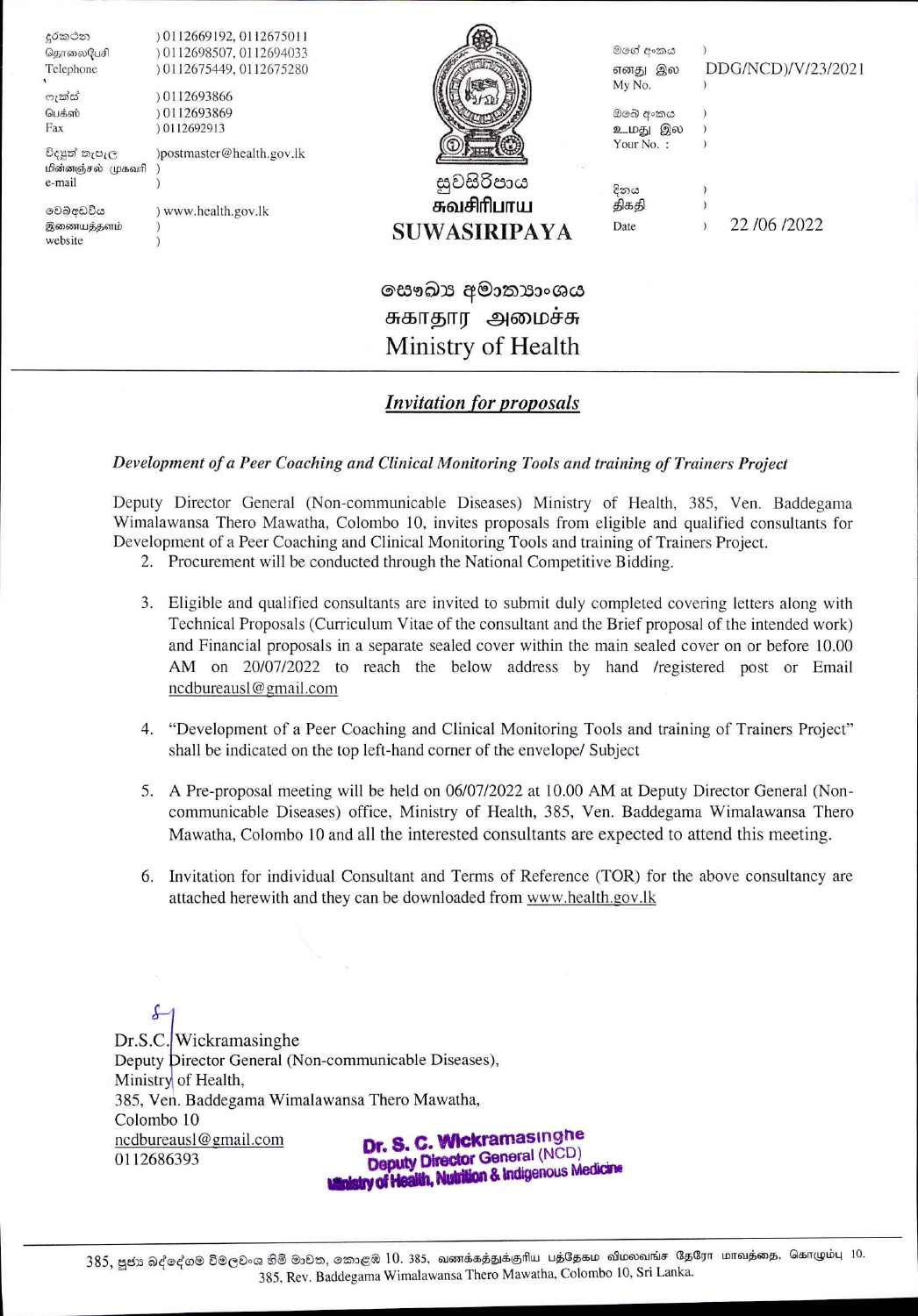

## **GOVERNMENT OF THE DEMOCRATIC SOCIALIST REPUBLIC OF SRI LANKA**

# **Ministry of Health**

*Development of a Peer Coaching and Clinical Monitoring Tools and training of Trainers Project*

*CONTRACT No: DDG/NCD/V/23/2021*

**Invitation for individual Consultant**

22 June 2022

**Office of Deputy Director General (Non- Communicable Diseases) Ministry of Health**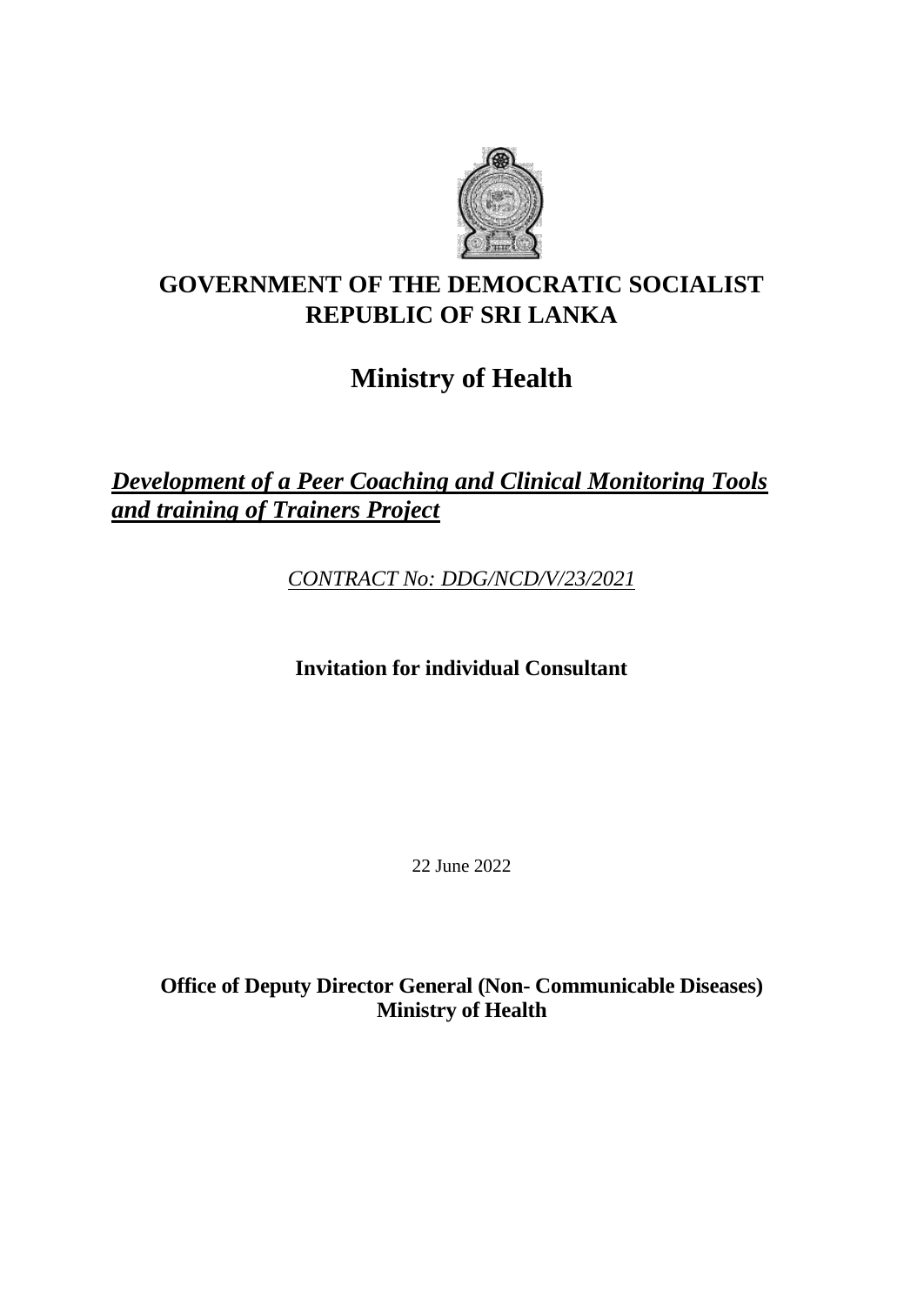**Invitation for individual Consultant for development of a Coaching and Clinical Mentoring Tools and Training of Trainers – Ministry of Health, Colombo** 

#### **1. Background**

Despite of Sri Lanka having an excellent public healthcare delivery mechanism, with over 1000 primary healthcare institutions at the district level and below, the quality of care provided to the patients and the public through these institutions need to be upgraded. The healthcare staff though academically and technically competent, lack capacity in providing holistic health care through a patient centered approach. Patient centered healthcare delivery is vital especially in the management of NCDs, which are chronic lifelong diseases, with numerous risk factors and complications, which need to be controlled and managed optimally. This requires individual level attention and management of these patients. Thus, patient centered NCD care is a vital factor in improving the efficiency of the free healthcare delivery programme and effectiveness of the treatment.

In this regard, the Office of the Deputy Director General (Non Communicable Diseases) of the Ministry of Health, Sri Lanka, has embarked on a project to uplift the service provision for NCD patients through the development and introduction of a peer coaching and mentoring programme for continuous capacity development of the primary level healthcare staff, through the engagement with relevant technical experts in the field. Through this exercise, it is expected that the primary level healthcare staff will gain an insight, as well as the technical capacity, leadership skills and soft skills required to manage NCDs through a patient centered approach and will ensure a continuous learning process for their capacity development.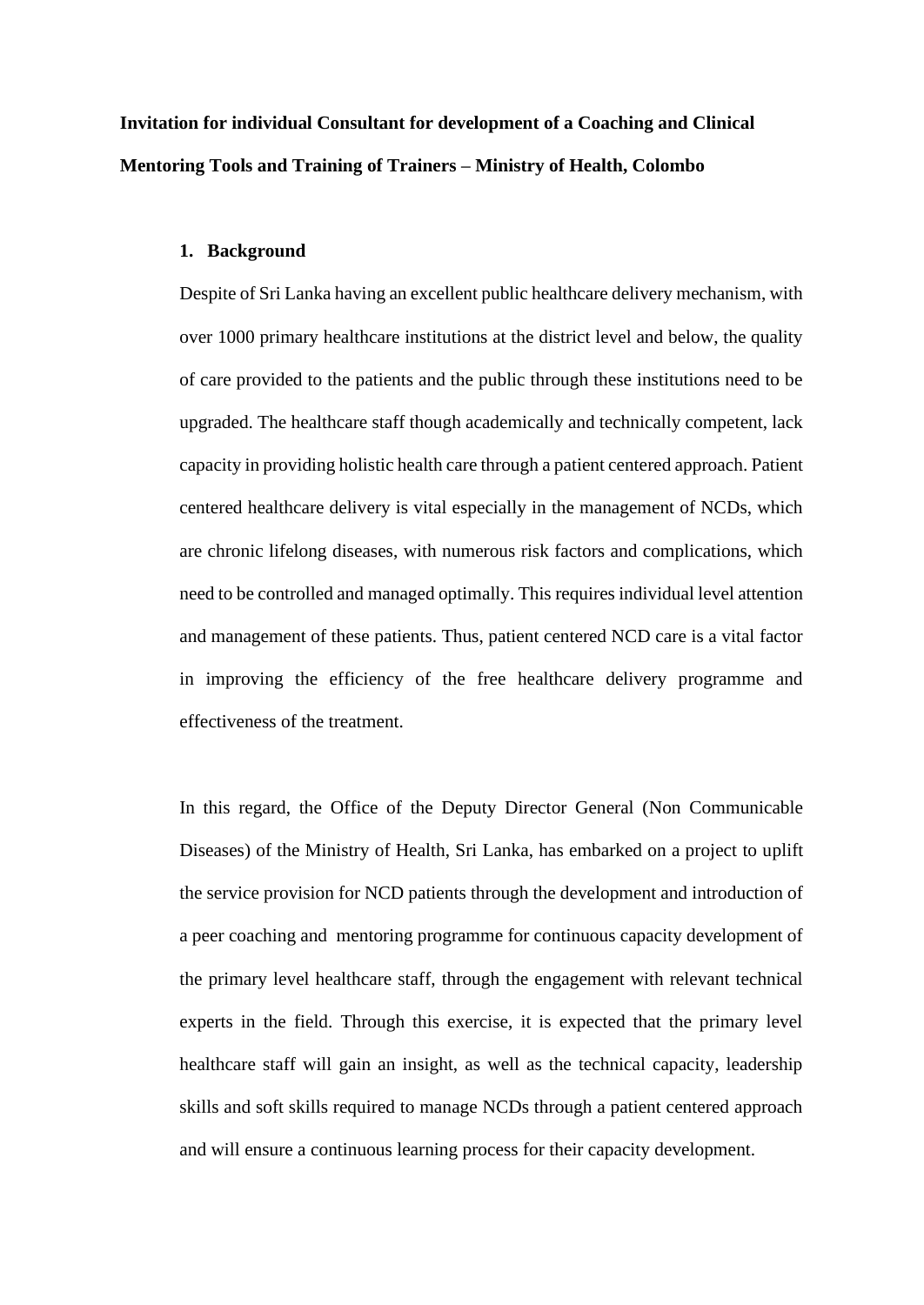Sri Lanka has an approximate population of 21 million, of which it is estimated that about 20% are suffering from non-communicable diseases (NCDs). This is a relatively high burden of disease, and majority of these patients seek treatment from the public sector primary level healthcare institutions. Sri Lanka has a free healthcare delivery system and all public health institutions are provided with technically qualified staff.

However, a major deficit is the lack of a proper continuous mentoring and guidance mechanism for these staff. Along with a lack of monitoring mechanism to assess the service quality at these institutions, numerous gaps have been identified at different surveys, in relation to the provision of healthcare services to the public at these institutions. The Ministry of Health is frequently challenged with numerous reports of poor service quality and patient care at the points of service delivery. Therefore, it was an essential requirement that a mechanism is introduced to uplift the knowledge, skills, technical capacity, and quality of care of patients at these health institutions.

Under the World Health Organization (WHO) Package of essential noncommunicable diseases (PEN), strengthening the equity and efficiency of primary health care in low-resource settings is essential for the integrated management of NCDs. Implementation of the WHO PEN is key to achieving objective 4 of the WHO Global action plan for the prevention and control of noncommunicable diseases. In the 4<sup>th</sup> objective, it seeks to "strengthen and orient health systems to address the prevention and control of NCDs and the underlying social determinants through people-centered primary health care and universal health coverage". Clinical mentorship is a system of practical training and consultation that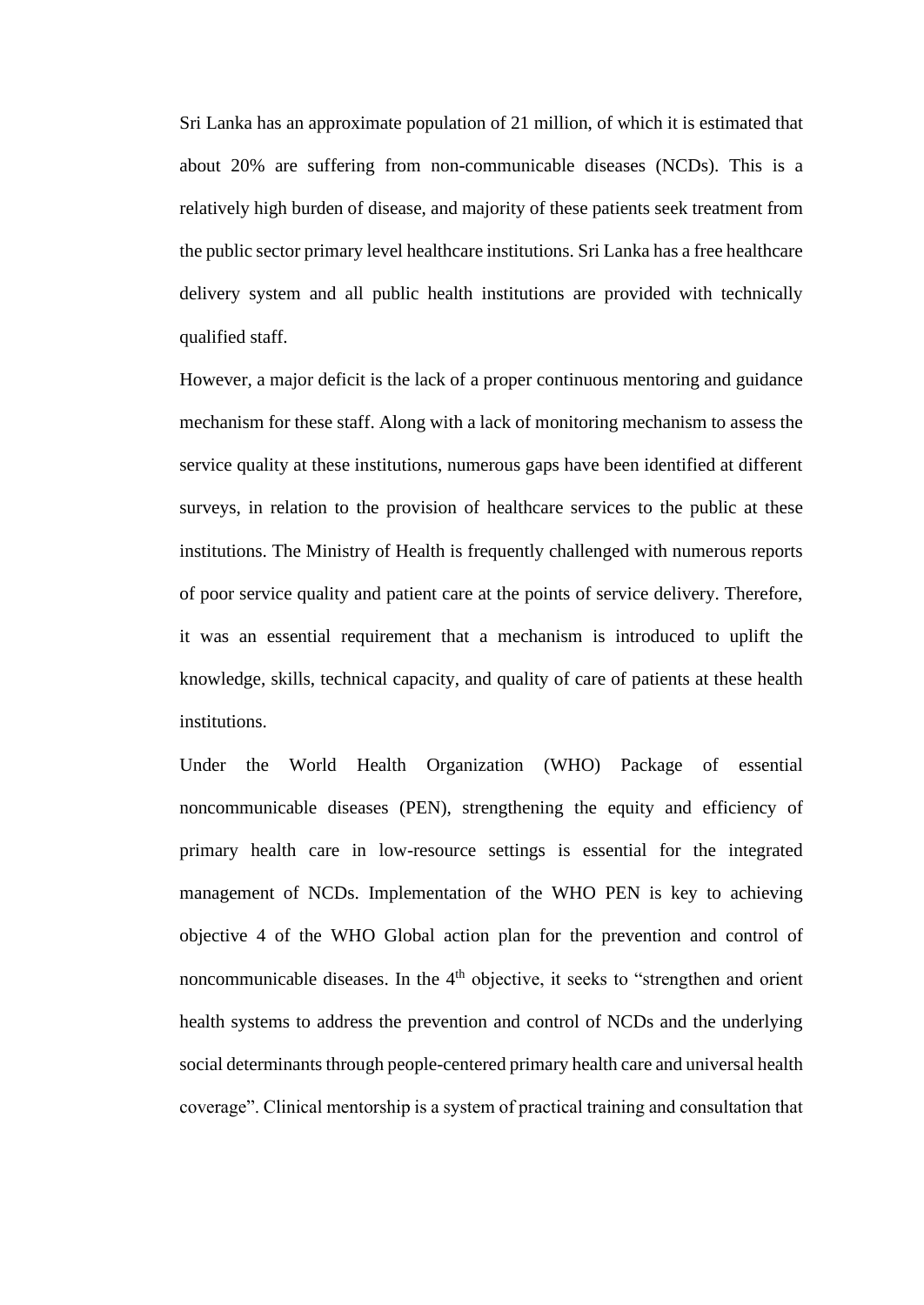fosters ongoing professional development to yield sustainable high-quality clinical care outcomes, as pointed out by the World Health Organization.

The office of Deputy Director General (NCD) has received funding from RESOLVE to Save Lives for a project on 'multi-intervention strategy to improve Hypertension management within the integrated primary health care service delivery model at the Ministry of Health'. With the project, work has been initiated to provide long term upliftment of patient centered NCD care delivery at the points of health care delivery, through the development and implementation of the mentoring-based capacity development package. This package is expected to facilitate the overall development of the primary level healthcare delivery mechanism, along with the upliftment of physical resources, to ensure a high-quality patient care, with ultimate satisfaction for the healthcare staff as well as the patients.

#### **2. Objectives**

The General Objective of this consultancy is;

To develop a comprehensive peer coaching and a mentoring guideline and a capacity building package for provision of patient centered care for non-communicable disease management at the primary level healthcare institutions.

Within this, the following specific objectives are required to be fulfilled.

- 1. To develop a peer coaching guidelines with monitoring tools for capacity building of health care teams in primary care institutions.
- 2. To develop a comprehensive guideline on clinical mentoring including improvement of soft skills needed for care coordination for provisions of long term continuous care of NCD patients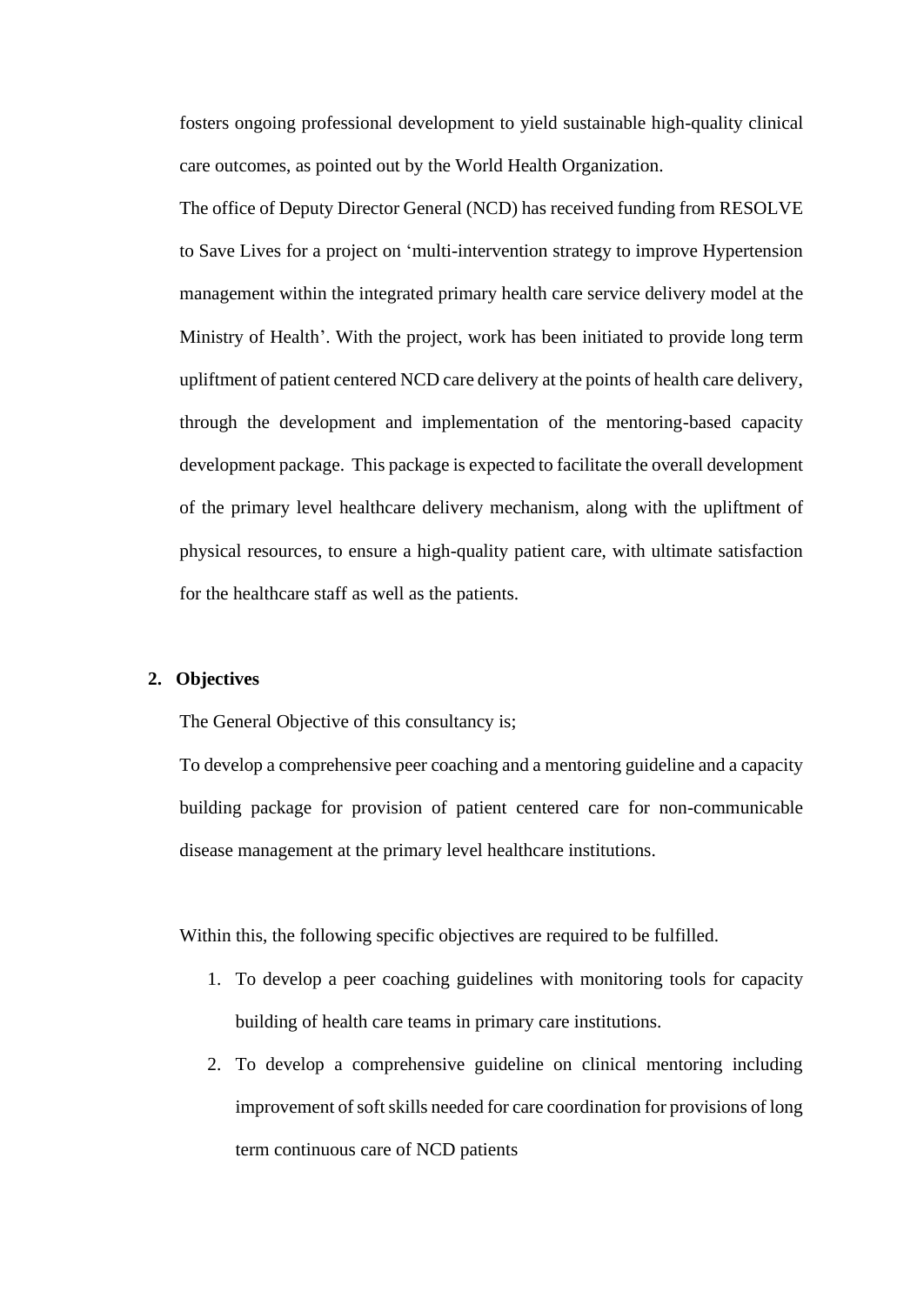- 3. To develop a training guide to carry out training of trainers on peer coaching and mentoring.
- 4. To pilot the guidelines in the primary care institutions of Kalutara district.

#### **3.Description of Services**

Consultant shall carry out all the activities necessary to achieve the objectives stated above in – line of services, including but not necessarily limited to the following:

- i. Collect base line information which are necessary to develop peer coaching and a mentoring guideline and a capacity building package for provision of patient centered care for non-communicable disease management at the primary level healthcare institutions
- ii. Perform a gap analysis to identify the current shortcomings in the service provision
- iii. Identify correctable gaps in the current system and propose appropriate correctable practices, which could be implemented through a peer coaching and mentoring approach
- iv. Prepare a draft report on gap analysis, present it to a group of stakeholders including the Deputy Director General (NCD) and Director (NCD) and prepare the final report on gap analysis
- v. Develop a draft peer coaching and mentoring guideline and a training programme for trainers based on the guideline for improving the patient centered service delivery and quality of care at the primary level healthcare institutions.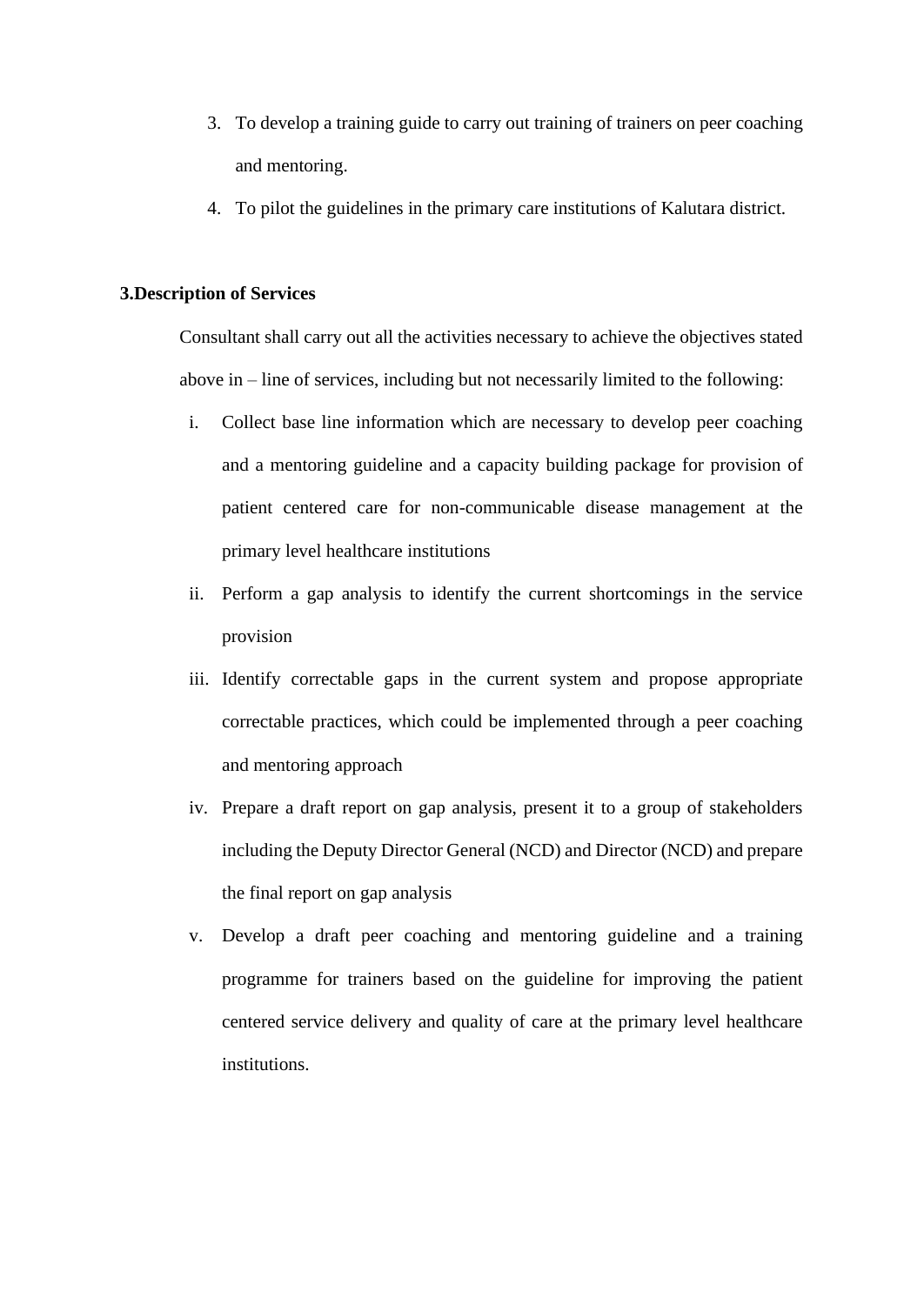- vi. Carry out one capacity building programme by the consultant to ensure all necessary aspects are covered by the guideline. The training programmes will be funded by the office of Deputy Director General (NCD).
- vii. Describe the creation of a national level and district level mentoring teams, comprising of members of different employment categories of technical importance (to identify and include medical officers, senior nurses, senior pharmacists, supervising public health inspectors, supervising public health midwives and other categories specified by the relevant authorities).
- viii. Develop the selection criteria to be included to select the members of the mentoring teams, which should take into due consideration, the technical knowledge and capacity, as well as the soft skills competency of such team members. This module should include the training guides and content for training of mentors, for future use in the expansion of the project island wide.
- ix. Develop a mentoring and peer coaching guideline with a time line to complete coaching of peers once an officer follows a training programme.
- x. Advocate the senior policy makers and administrative staff in the region including the provincial directors of health, regional directors of health, the district level technical supervising officers. The final report is expected to include a component on the advocacy package to be used in the future for national scale up of the work.
- xi. Based on the draft capacity building package, prepare a monitoring framework including outcomes, outputs and indicators to assess the quality in service improvement from the aspects of both the healthcare worker and the patients.
- xii. The indicators developed should be specific, objective, time bound and related to the important points which needs close supervision and be accompanied by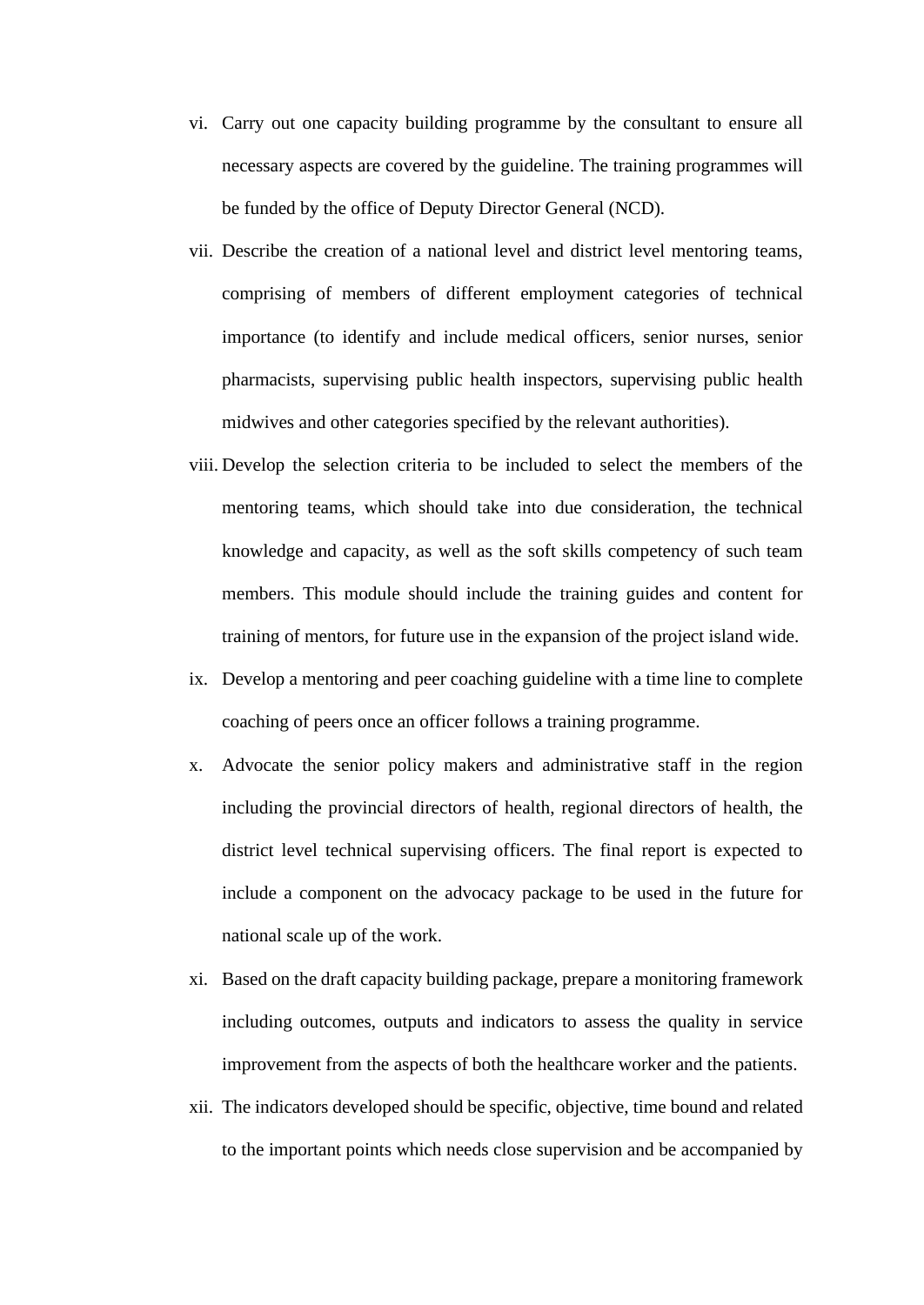a sound indicator manual which explains the context and application of the indicators in measuring progress.

- xiii. The consultant is expected to create a district mentoring team, in a selected district (Kalutara), train the selected team and conduct mentoring sessions at the primary level healthcare institutions of the district.
- xiv. Extensively discuss with the staff of the selected primary care institutions (e.g. doctors, nurses, pharmacists, healthcare assistants) on the capacity building and mentoring programme and clarify and convince them that this is not a fault finding exercise but a capacity building mentoring programme, which will include long term meetings and discussions towards problem solving in patient centered delivery of NCD care.
- xv. The final capacity building package should include the relevant awareness package directed towards the mentee institutions.
- xvi. After the initiation and conduct of the first few pilot mentor-mentee capacity building sessions and piloting of the monitoring framework, the consultant should identify the modifications that should be made in the draft package and prepare a report on the proposed amendments and the related amendments. This report should also be delivered.
- xvii. At the completion of the pilot study, the consultant should develop the final comprehensive package inclusive of all the sub activities related packages.
- xviii. The Consultant should provide a separate comprehensive guideline on the implementation of mentoring and peer coaching by the district level, and the relevant long-term sustainability plan for the programme. It should also include the relevant mentor training plans and a guide to the capacity building tools and team building activities which could be useful for the national level scale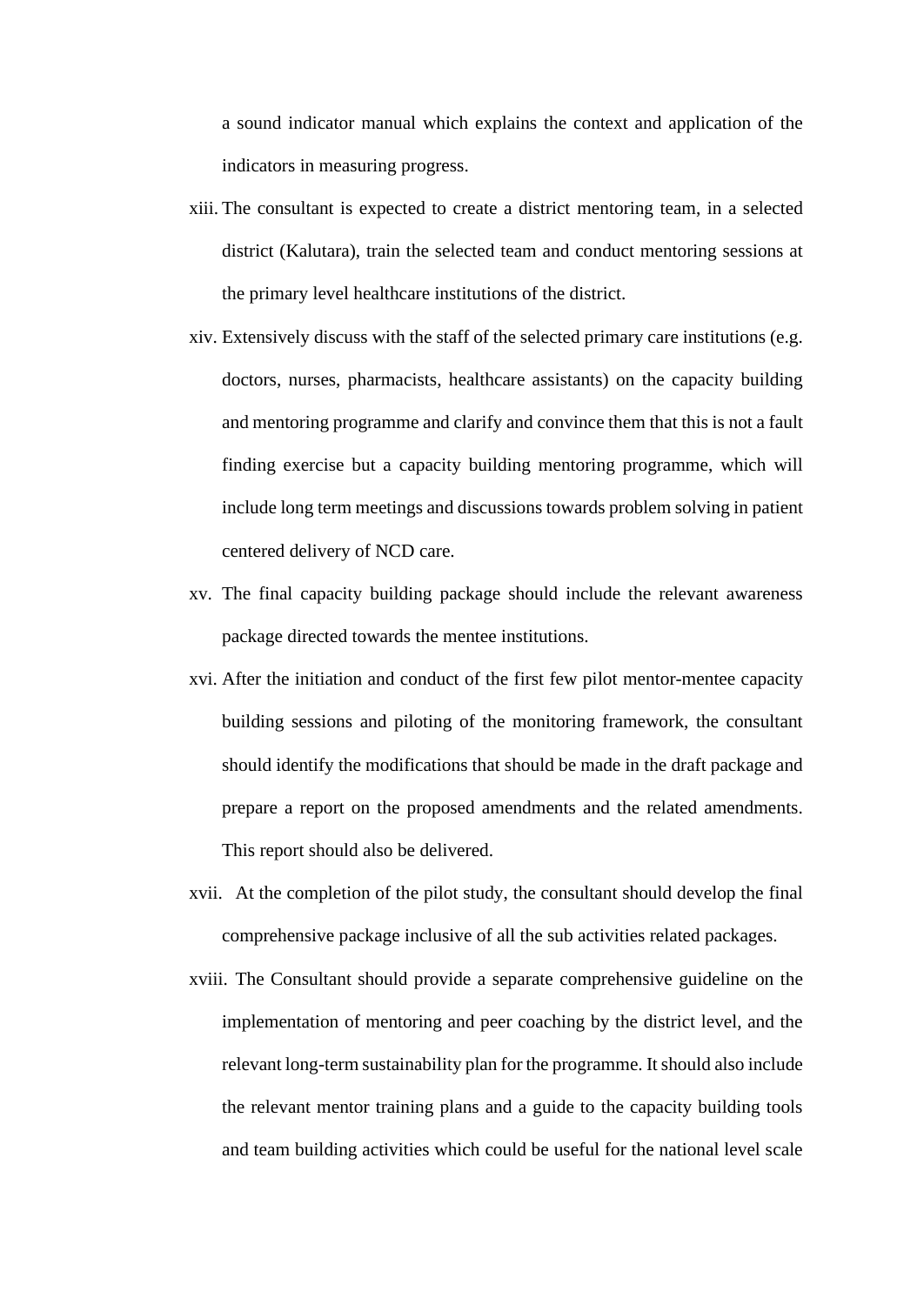up of the package by the office of Deputy Director General (NCD) and NCD unit of Ministry of Health.

xix. A report on the finalized comprehensive monitoring framework and the way it has to be implemented, along with a period evaluation framework for time bound modifications should be submitted considering that this exercise is a long-term project with an expected long term impact.

#### **4.Reporting and other Deliverables**

The Consultant shall provide all the Procurement Documents and related reports required under the provision of the tasks described above. The Consultant shall work independently, but at all occasions he/she must get advice from the Deputy Director General (NCD) and Director (NCD) of Ministry of Health.

Reports shall be presented at the conclusion of any particular special task or to present any significant finding or proposal throughout the period of the services. Reports shall also be presented in respect of all short-term interventions. The short-term intervention reports should include the initial intervention work plan and the objectives, the methodology followed, the results against the work plan and objectives, the resource inputs, the staff engaged from the implementing institutions, the recommendations and the lessons learnt. The consultant does not reserve the rights for publication of any of the reports developed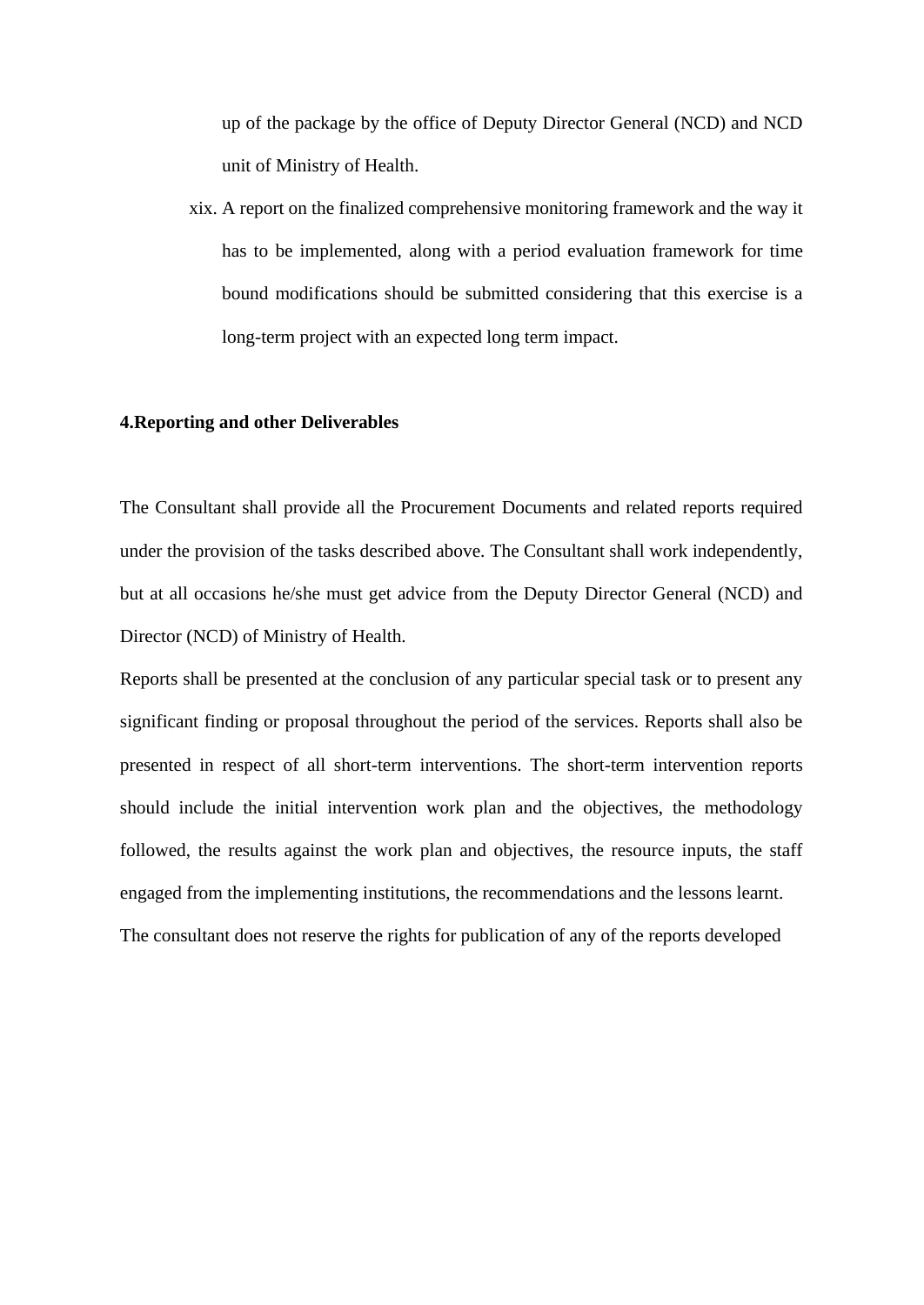## **The following is the proposed timeline**

| <b>Description</b>                                                                                                                                                                                                                                                         | <b>Timelines</b> |
|----------------------------------------------------------------------------------------------------------------------------------------------------------------------------------------------------------------------------------------------------------------------------|------------------|
| Completion of the current service delivery gap<br>analysis and deliver the final report                                                                                                                                                                                    | By 15 days       |
| Complete development and delivery of the draft<br>mentoring and peer coaching guidelines<br>(including obtaining the comments)                                                                                                                                             | By 40 days       |
| Complete the development of the capacity<br>building programme and the draft guideline for<br>selection and training of mentors and peer<br>coaches (including obtaining the comments)                                                                                     | By 70 days       |
| Complete the development and delivery of the<br>draft monitoring and evaluation framework for<br>sustainability of the programme (including<br>obtaining the comments)                                                                                                     | By 70 days       |
| Complete the conduct of a pilot programme<br>including selection and training of mentors in a<br>selected area and thereafter, conducting a<br>mentoring programme in the selected primary<br>healthcare institutions, and implementing the<br>draft monitoring framework. | By 100 days      |
| Delivery of the first draft of the final reports<br>and obtain comments                                                                                                                                                                                                    | By 105 days      |
| Delivery of second draft with<br>corrections/amendments and obtain comments                                                                                                                                                                                                | By 110 days      |
| Completion and delivery of the final reports                                                                                                                                                                                                                               | By 120 days      |

## **5. Extent of the Services**

Start date : To commence work within two weeks of awarding.

The duration of consultancy is **120 days (including weekends and public** 

**holidays)** from the date of commencing the consultancy.

From……..of ………………2022 to …………of …………………2022.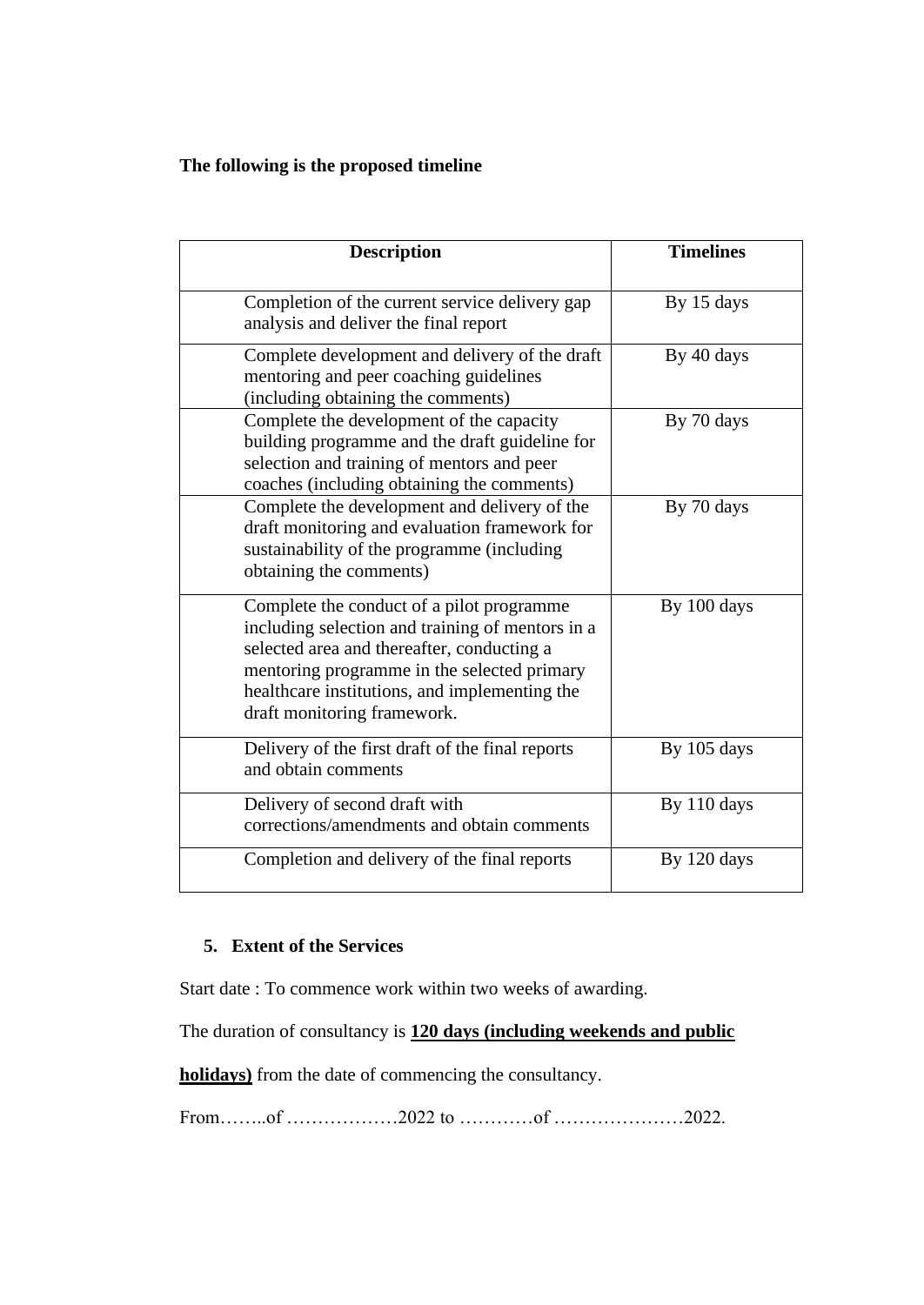#### **6.Specific Qualifications and Requirements of the consultant**

- I. A post Graduate degree in Management, Public Health, Sociology or relevant field of study, experience in providing consultation services at national or international level, for capacity building projects
- II. Past experience in working with the health sector (government or private) will be an added qualification in the field of healthcare service delivery
- III. At least 5 years of experience in provision of capacity building programmes especially in relation to the development of soft skills and communication
- IV. Excellent communication skills in English and Sinhala.
- V. Ability to work independently, whilst engaging with relevant governmental and non-governmental stakeholders

#### **7.Budget and Funds Disbursement**

Payments will be disbursed according to the following manner.

- I. Initial 20% of the payments will be disbursed on submission of the final gap analysis report.
- II. The next 20% of the payments will be disbursed on submission of the draft guidelines.
- III. The next 20% of the payments will be disbursed after submission of production capacity building programme and monitoring framework report.
- IV. The next 20% of the payments will be disbursed on completion of the capacity building programmes.
- V. The final 20% of the payments will be done on the completion and submission of all deliverables.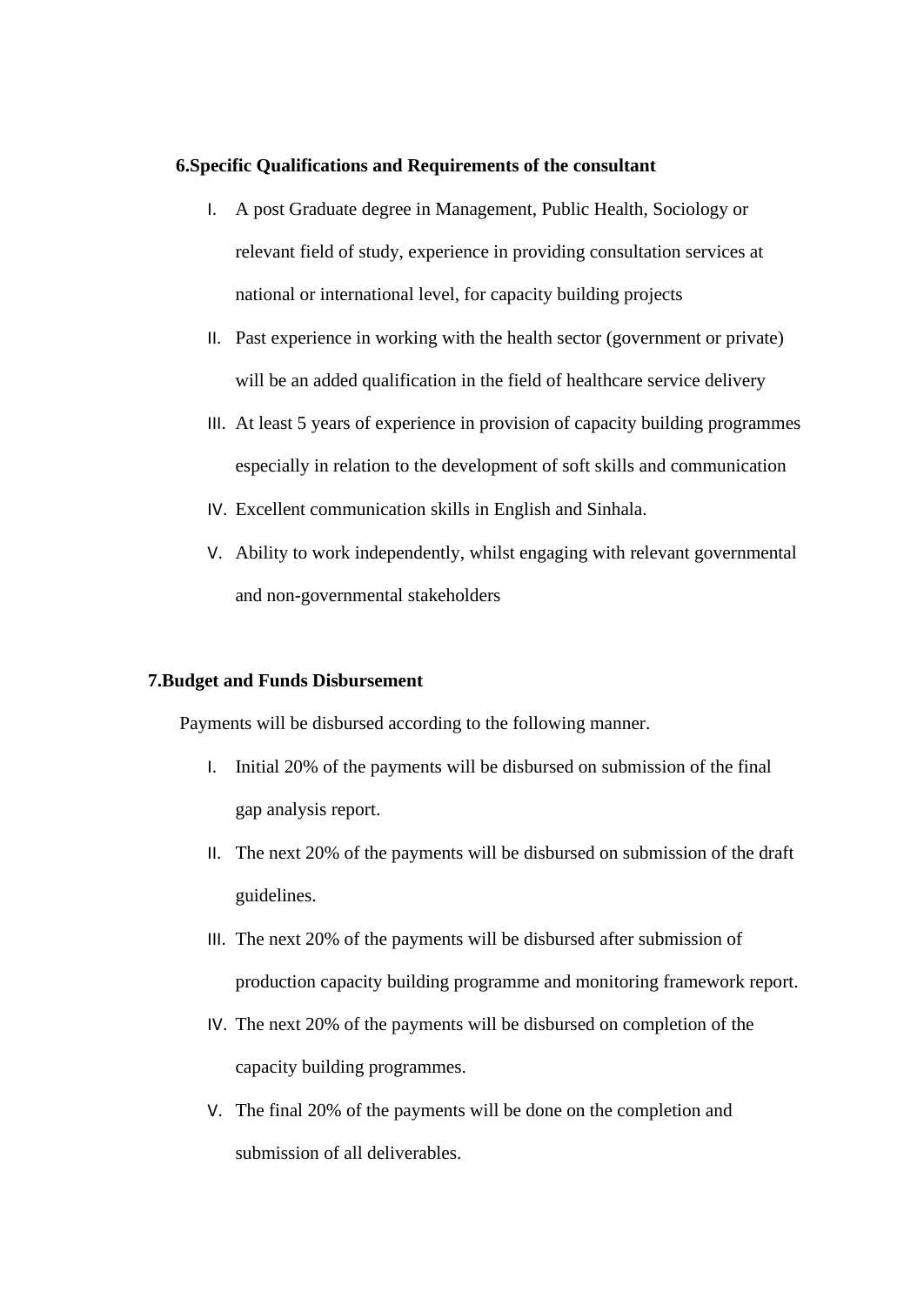## **8. Facilities provided by the office of Deputy Director General (NCD) and Director (NCD), Ministry of Health Colombo**

The office of Deputy Director General (NCD) and Director (NCD) will provide the following to the consultant.

- i. Documents related to NCD service delivery
- ii. Assistance to capacity building programmes by way of arranging venue, meals and participants.
- iii. Arrange the contacts with World Health Organization Sri Lanka Office and Regional office and the team of Resolve to Save Lives where specialist assistance and guidance may be obtained to the local consultant.

The office of the Deputy Director General (NCD) and the Director (NCD) will **NOT** provide the following to the consultant in relation to the activities of this project.

- i. Transport facilities and any other separate allocations related for transport
- ii. Office space and funding for renting out office space
- iii. Computers for the consultant to carry out the project activities.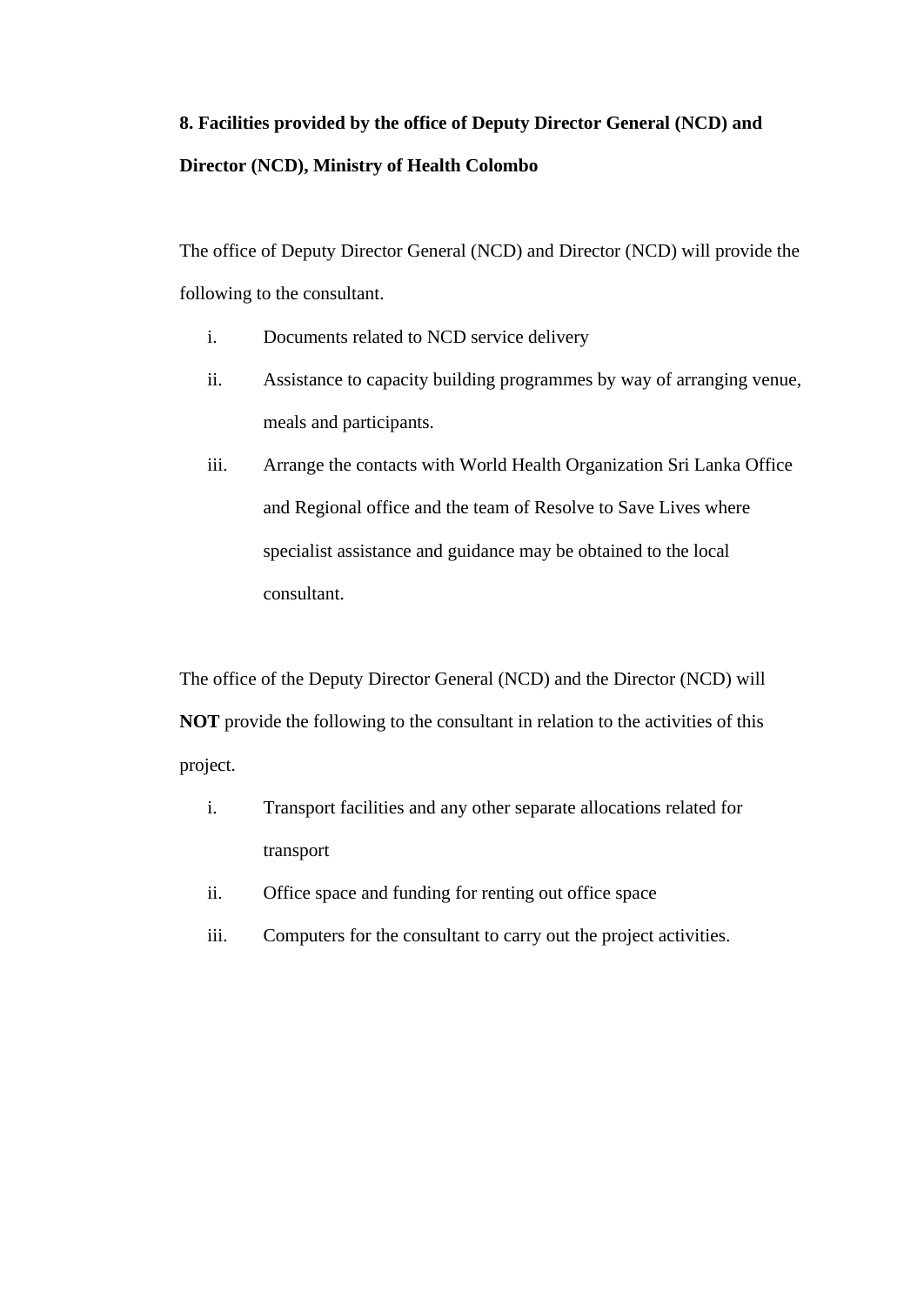### **9. Evaluation criteria**

The applications will be evaluated in following two components

- 1. Component 1- Technical Proposal (Curriculum Vitae of the consultant and the Brief proposal of the intended work)
	- Detailed Curriculum Vitae of the consultant Total of 40 marks
	- Brief proposal on the intended work Total of 60 marks

Above two items carry a total of 100 marks. Candidates who obtain equal or more than 50 marks will only be eligible for further evaluation.

- 2. Component 2
	- Financial Proposal Total of 100 marks

For the final evaluation, marks of both components will be added together and given a weight as follows;

- 1. Technical Proposal (Curriculum Vitae of the consultant and the Brief proposal of the intended work) will carry 70% of weight
- 2. Financial Proposal will carry 30% of weight.

## **10. Application process**

Eligible candidates are required to send the following documents in Duplicate in a sealed cover, to office of Deputy Director General (NCD), Ministry of Health, No. 385, Rev.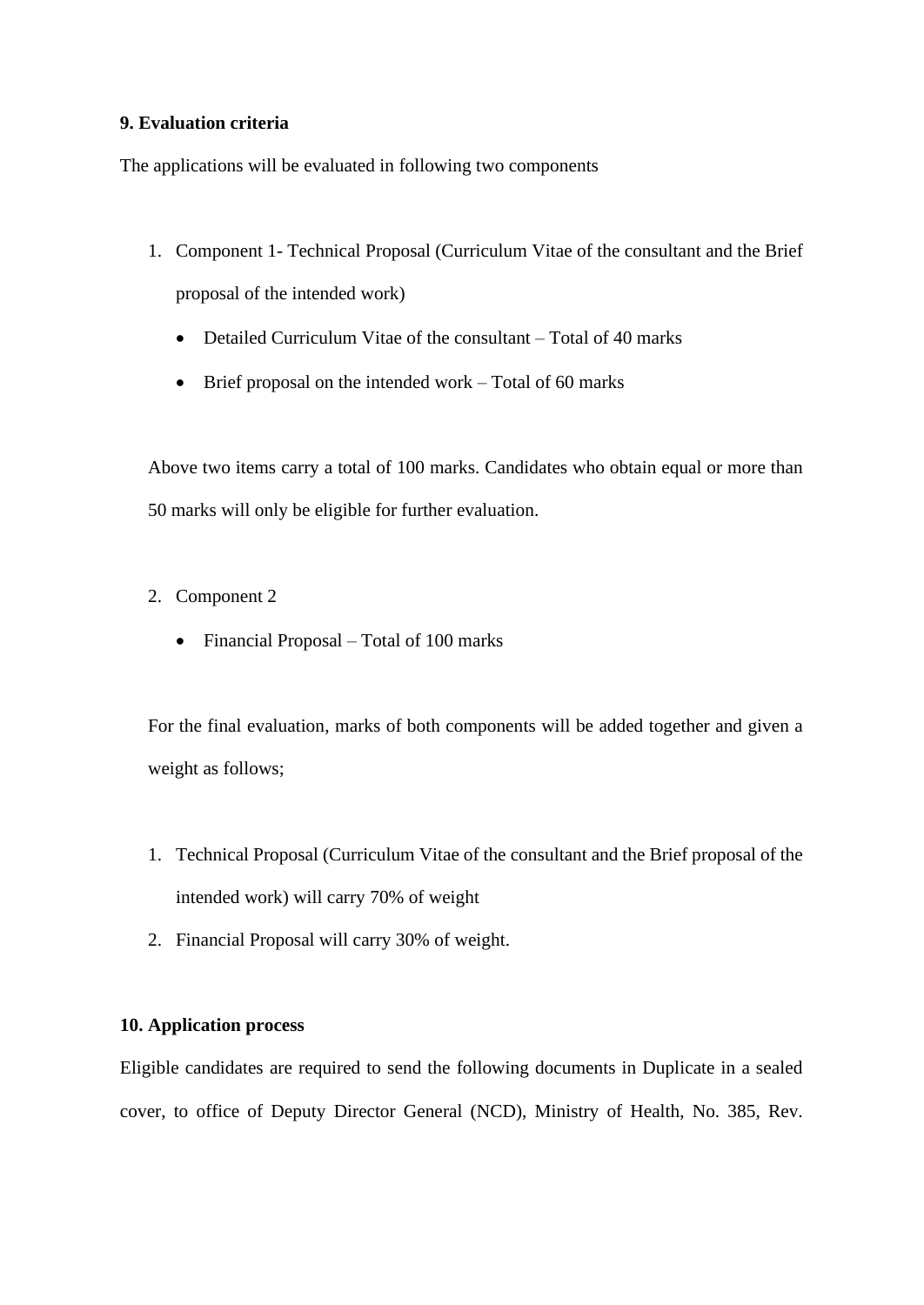Baddegama Wimalawansa Thero Mawatha, Colombo 10 **on or before 20/07/2022 at 10.00 am**.

Covering letter

- 1. Detailed Curriculum Vitae of the consultant
- 2. Brief proposal of the intended work
- 3. Financial Proposal **- in a separate sealed cover within the main cover**.

Please note that the financial proposals will be opened only if the minimum marks are obtained for the curriculum vitae and brief proposal as described in Section 9.

Bid security, bid bond or performance bonds are not necessary.

## **11. Preproposal meeting**

A preproposal meeting will be organized at the Office of the Deputy Director General (NCD), Ministry of Health, No. 385, Rev. Baddegama Wimalawansa Thero Mawatha, Colombo 10 on **06/07/2022 at 10.00 am**. All the interested consultants are expected to attend this meeting.

## **12. Opening of the proposal**

The technical proposals will be opened immediately after the closure of applications on 20**/07/2022 at 10.15 am.**

Financial Proposals of the consultants who qualify will be opened in the presence of the eligible consultants. The date and time of the opening of Financial Proposals will be informed to the eligible consultants via email stated in their curriculum vitae.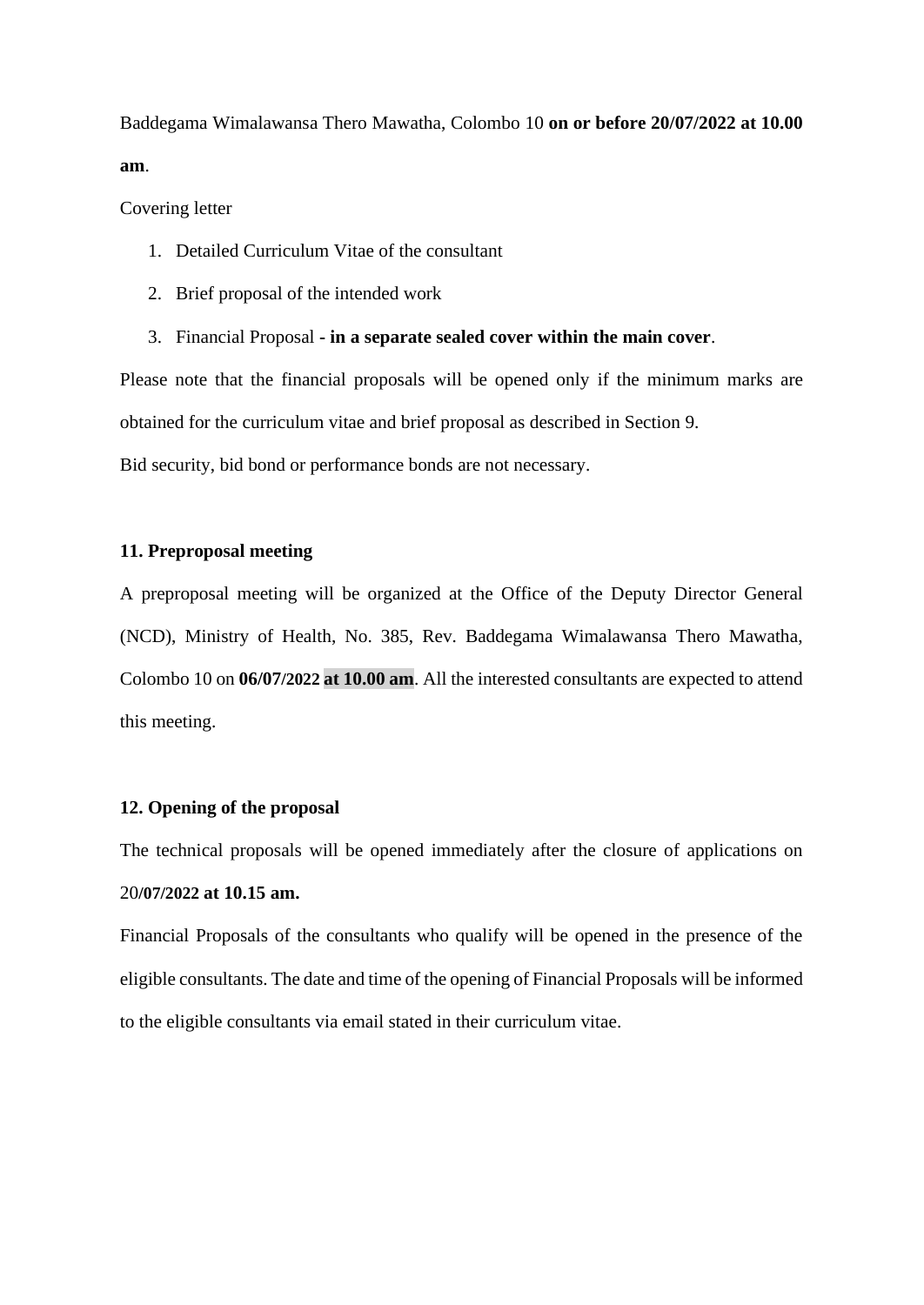#### **13. Bid evaluation process**

Technical Proposal (Detailed Curriculum Vitae of the consultant and the Brief proposal of the intended work) will be scored according to the criteria given in section 9.

The consultants who obtain equal or more than 50% marks for the Technical Proposal (Curriculum Vitae of the consultant and the Brief proposal of the intended work) will only be evaluated further.

Financial Proposals will carry 100 marks.

In order to calculate a final score, the score given to the Technical Proposal (Curriculum Vitae of the consultant and the Brief proposal of the intended work) will be given a weight of 70% and the Financial Proposal will be given a weight of 30%.

The final combined score will be out of 100.

The candidate who scores the maximum marks for the final combined score will be selected as the consultant for the proposed work.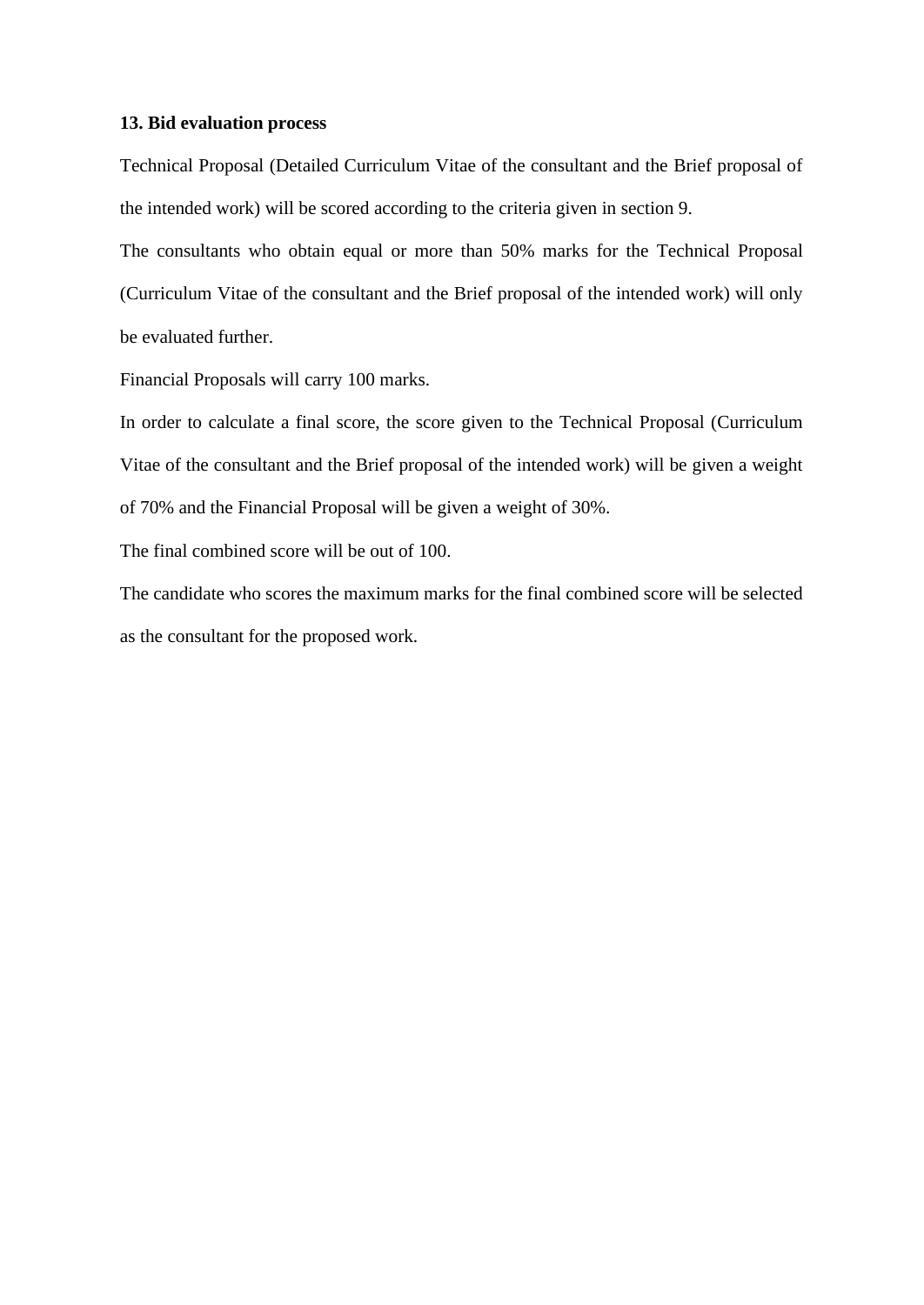|    | Development of a Peer Coaching and Clinical Monitoring Tools and training of Trainers Project                                                                                                                                                                                                                                                                                                                                                                                                                                                                                                                                                                                                                                                                                                                                                                                                                                                                                                                                                                                                                                                                                                                                                                                                                                                                                                                                                                                                                                                                                                                                                                               |
|----|-----------------------------------------------------------------------------------------------------------------------------------------------------------------------------------------------------------------------------------------------------------------------------------------------------------------------------------------------------------------------------------------------------------------------------------------------------------------------------------------------------------------------------------------------------------------------------------------------------------------------------------------------------------------------------------------------------------------------------------------------------------------------------------------------------------------------------------------------------------------------------------------------------------------------------------------------------------------------------------------------------------------------------------------------------------------------------------------------------------------------------------------------------------------------------------------------------------------------------------------------------------------------------------------------------------------------------------------------------------------------------------------------------------------------------------------------------------------------------------------------------------------------------------------------------------------------------------------------------------------------------------------------------------------------------|
|    |                                                                                                                                                                                                                                                                                                                                                                                                                                                                                                                                                                                                                                                                                                                                                                                                                                                                                                                                                                                                                                                                                                                                                                                                                                                                                                                                                                                                                                                                                                                                                                                                                                                                             |
|    | Terms of Reference (ToR) for an External Consultant                                                                                                                                                                                                                                                                                                                                                                                                                                                                                                                                                                                                                                                                                                                                                                                                                                                                                                                                                                                                                                                                                                                                                                                                                                                                                                                                                                                                                                                                                                                                                                                                                         |
| А. | <b>Purpose of Technical Assistance</b>                                                                                                                                                                                                                                                                                                                                                                                                                                                                                                                                                                                                                                                                                                                                                                                                                                                                                                                                                                                                                                                                                                                                                                                                                                                                                                                                                                                                                                                                                                                                                                                                                                      |
|    | The purpose of this consultancy is to develop a comprehensive peer coaching and<br>mentoring guideline which will improve the capacity of supervising officers and trainers.                                                                                                                                                                                                                                                                                                                                                                                                                                                                                                                                                                                                                                                                                                                                                                                                                                                                                                                                                                                                                                                                                                                                                                                                                                                                                                                                                                                                                                                                                                |
|    | Despite Sri Lanka having an excellent public healthcare delivery mechanism, with over 1000<br>primary healthcare institutions at the district level and below, the quality of care provided<br>to the patients and the public through these institutions need to be upgraded. The<br>healthcare staff though academically and technically competent, lack capacity in providing<br>holistic health care through a patient centered approach. Patient centered healthcare<br>delivery is vital especially in the management of NCDs, which are chronic lifelong diseases,<br>with numerous risk factors and complications, which need to be controlled and managed<br>optimally. This requires individual level attention and management of these patients. Thus,<br>patient centered NCD care is a vital factor in improving the efficiency of the free healthcare<br>delivery programme and effectiveness of the treatment.                                                                                                                                                                                                                                                                                                                                                                                                                                                                                                                                                                                                                                                                                                                                                |
|    | In this regard, the Bureau of Non Communicable Diseases of the Ministry of Health, Sri<br>Lanka, has embarked on a project to uplift the service provision for NCD patients through<br>the development and introduction of a peer coaching and a mentoring programme for<br>continuous capacity development of the primary level healthcare staff, through the<br>engagement with relevant technical experts in the field. Through this exercise, it is<br>expected that the primary level healthcare staff will gain an insight, as well as the technical<br>capacity, leadership skills and soft skills required to manage NCDs through a patient<br>centered approach, and will ensure a continuous learning process for their capacity<br>development.                                                                                                                                                                                                                                                                                                                                                                                                                                                                                                                                                                                                                                                                                                                                                                                                                                                                                                                  |
| В. | Background                                                                                                                                                                                                                                                                                                                                                                                                                                                                                                                                                                                                                                                                                                                                                                                                                                                                                                                                                                                                                                                                                                                                                                                                                                                                                                                                                                                                                                                                                                                                                                                                                                                                  |
|    | Sri Lanka is an island nation with an approximate population of 21 million, of which it is<br>estimated that about 20% are suffering from non-communicable diseases (NCDs). This is a<br>relatively high burden of disease, and majority of these patients seek treatment from the<br>public sector primary level healthcare institutions. Sri Lanka has a free healthcare delivery<br>system and all public health institutions are provided with technically qualified staff.<br>However, a major deficit is the lack of a proper continuous mentoring and guidance<br>mechanism for these staff. Along with a lack of monitoring mechanism to assess the service<br>quality at these institutions, numerous gaps have been identified at different surveys, in<br>relation to the provision of healthcare services to the public at these institutions. The<br>Ministry of Health is frequently challenged with numerous reports of poor service quality<br>and patient care at the points of service delivery. Therefore, it was an essential<br>requirement that a mechanism is introduced to uplift the knowledge, skills, technical<br>capacity and quality of care of patients at these health institutions.<br>Under the World Health Organization (WHO) Package of essential noncommunicable<br>diseases (PEN), strengthening the equity and efficiency of primary health care in low-<br>resource settings is essential for the integrated management of NCDs. Implementation of<br>the WHO PEN is key to achieving objective 4 of the WHO Global action plan for the<br>prevention and control of noncommunicable diseases. In the $4th$ objective, it seeks to |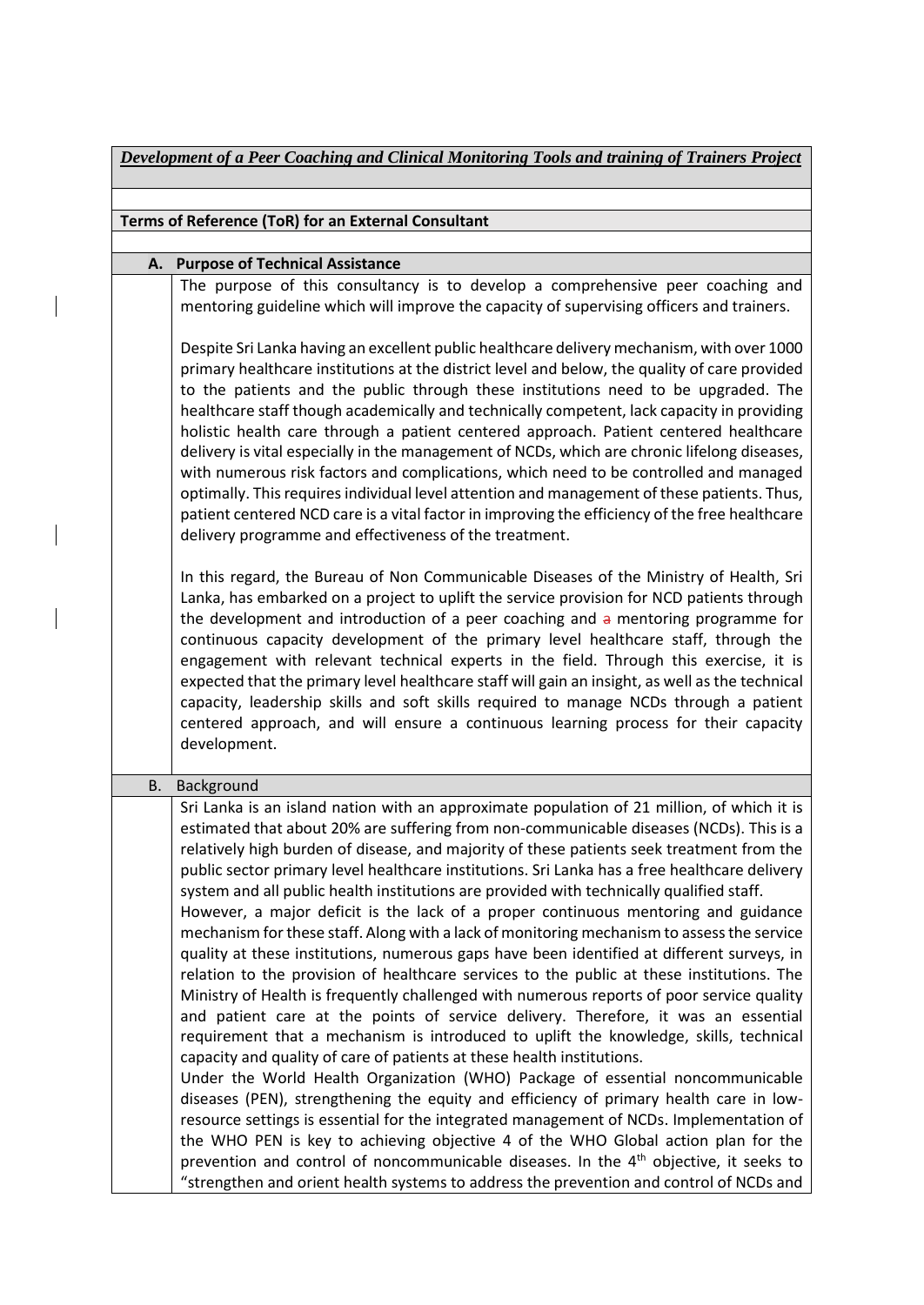| the underlying social determinants through people-centered primary health care and<br>universal health coverage". Clinical mentorship is a system of practical training and<br>consultation that fosters ongoing professional development to yield sustainable high-<br>quality clinical care outcomes, as pointed out by the World Health Organization.                                                                                                                                                                                                                                                                                                                                                                                                                                                                                                                                                                                                                                                                                                                                                                                                                                                                                                                                                                                     |
|----------------------------------------------------------------------------------------------------------------------------------------------------------------------------------------------------------------------------------------------------------------------------------------------------------------------------------------------------------------------------------------------------------------------------------------------------------------------------------------------------------------------------------------------------------------------------------------------------------------------------------------------------------------------------------------------------------------------------------------------------------------------------------------------------------------------------------------------------------------------------------------------------------------------------------------------------------------------------------------------------------------------------------------------------------------------------------------------------------------------------------------------------------------------------------------------------------------------------------------------------------------------------------------------------------------------------------------------|
| The Bureau of NCD has received funding from RESOLVE project for a multi-intervention<br>strategy to improve Hypertension management within the integrated primary health care<br>service delivery model at the Ministry of Health. The bureau has initiated a programme to<br>provide long term upliftment of patient centered NCD care delivery at the points of health<br>care delivery, through the development and implementation of the mentoring-based<br>capacity development package using project funding. This package is expected to facilitate<br>the overall development of the primary level healthcare delivery mechanism, along with<br>the physical resources' upliftment projects, to ensure a high-quality patient care is<br>provided, with ultimate satisfaction for the healthcare staff as well as the patients.                                                                                                                                                                                                                                                                                                                                                                                                                                                                                                      |
| C. Objectives                                                                                                                                                                                                                                                                                                                                                                                                                                                                                                                                                                                                                                                                                                                                                                                                                                                                                                                                                                                                                                                                                                                                                                                                                                                                                                                                |
| To develop a comprehensive peer coaching and a mentoring guideline and a capacity<br>building package for provision of patient centered care for non-communicable disease<br>management at the primary level healthcare institutions.<br>Within this, the following specific objective are required to be fulfilled.                                                                                                                                                                                                                                                                                                                                                                                                                                                                                                                                                                                                                                                                                                                                                                                                                                                                                                                                                                                                                         |
| 5. To develop a peer coaching guidelines with monitoring toolsfor capacity building<br>of health care teams in primary care institutions.<br>6. To develop a comprehensive guideline on clinical mentoring including<br>improvement of soft skills needed for care coordination for provisions of long<br>term continuous care of NCD patients<br>7. To develop a training guide to carry out training of trainers on peer coaching and                                                                                                                                                                                                                                                                                                                                                                                                                                                                                                                                                                                                                                                                                                                                                                                                                                                                                                      |
| mentoring.<br>8. To pilot the guidelines in the primary care institutions of Kalutara district.                                                                                                                                                                                                                                                                                                                                                                                                                                                                                                                                                                                                                                                                                                                                                                                                                                                                                                                                                                                                                                                                                                                                                                                                                                              |
| D. Scope of Work to be Performed                                                                                                                                                                                                                                                                                                                                                                                                                                                                                                                                                                                                                                                                                                                                                                                                                                                                                                                                                                                                                                                                                                                                                                                                                                                                                                             |
| The Base line survey on knowledge of health staff and facilities in these institutions will be<br>carried out by the project staff. That information will be provided to the selected<br>consultant. If additional base line information is needed they will have to be collected by<br>the consultant. No additional allocation will be made for collection of base line data.<br>Following this process, a gap analysis is expected to be performed to identify the current<br>shortcoming in the service provision. Thereafter, he/she is expected to identify correctable<br>gaps in the current system and propose appropriate correctable practices, which could be<br>implemented through a peer coaching and mentoring approach. At the end of this phase,<br>a gap analysis report is expected to be delivered.<br>Following this, the consultant is expected to develop a draft peer coaching and mentoring<br>guideline and a training programme for trainers based on the guideline for improving the<br>patient centered service delivery and quality of care at the primary level healthcare<br>institutions. One capacity building programme must be carried out by the consultant to<br>ensure all necessary aspect are covered by the guideline. The training programmes will be<br>organized and funded by the NCD Bureau. |
| He/She is expected to describe about the creation of a national level and district level<br>mentoring teams, comprising of members of different employment categories of technical<br>importance (to identify and include medical officers, senior nurses, senior pharmacists,<br>supervising public health inspectors, supervising public health midwives and other                                                                                                                                                                                                                                                                                                                                                                                                                                                                                                                                                                                                                                                                                                                                                                                                                                                                                                                                                                         |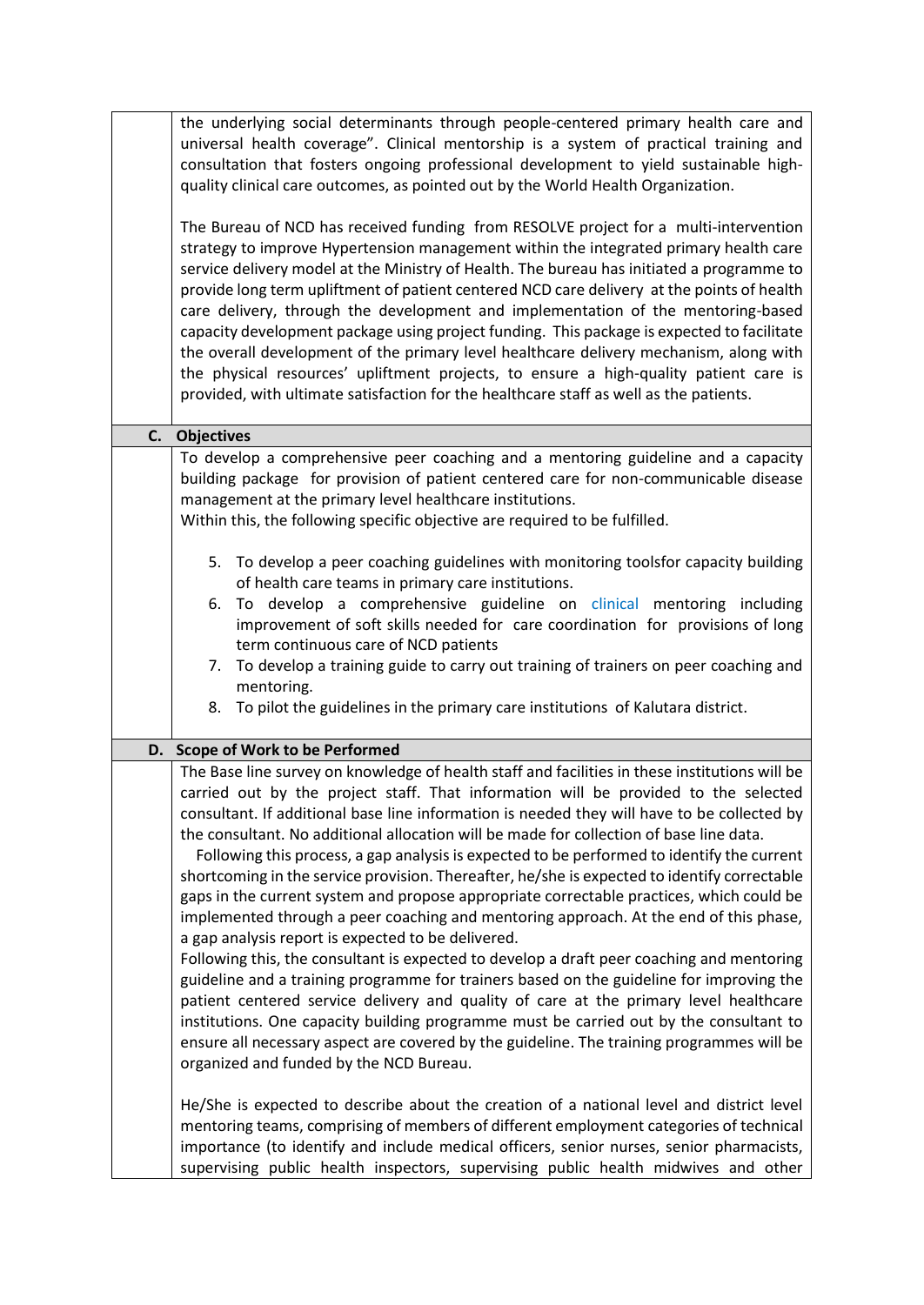categories specified by the relevant authorities). The selection criteria for being included in such mentoring teams should also be developed, which should take into due consideration, the technical knowledge and capacity, as well as the soft skills competency of such team members. This module should include the training guides and content for training of mentors, for future use in the expansion of the project island wide.

In addition, a peer coaching guideline must be developed with a time line to complete coaching peers once an officer follows a training programme.

The consultant is expected to advocate the senior policy makers and administrative staff in the region including the provincial directors of health, regional directors of health, the district level technical supervising officers. Required facilitation for this process can be provided by the Bureau for NCD. In this regard, the final report is expected to include a component on the advocacy package to be used in the future as well.

Based on the draft capacity building package, the consultant is expected to prepare a monitoring framework including outcomes, outputs and indicators to assess the quality in service improvement from the healthcare worker aspect, as well as from the patient aspect. The indicators developed should be specific, objective, time bound and related to the important points which needs close supervision and be accompanied by a sound indicator manual which explains the context and application of the indicators in measuring progress.

The consultant is thereafter expected to create a district mentoring team, in a selected district, train the selected team and thereafter, conduct mentoring sessions at the primary level healthcare institutions. It is essential that the capacity building and mentoring programme is extensively discussed with the staff of the selected primary care health institutions (eg. doctors, nurses, pharmacists, minor staff etc.) as well, where they are clearly educated on the basis for the mentoring programme, ensuring that it is a not a fault finding exercise but a capacity building mentoring programme, which will include long term meetings and discussions towards problem solving in patient centered delivery of NCD care. The relevant awareness package directed towards the mentee institutions should also be included in the final capacity building package.

Following the initiation and conduct of the first few pilot mentor-mentee capacity building sessions, which include the piloting of the monitoring framework as well, the consultant should identify the modifications that should be made in the draft package and prepare a report on these and their related amendments. A report to this effect should be delivered as well.

At the completion of the pilot study, the consultant should develop the final comprehensive package inclusive of all the sub activities related packages.

The Consultant is also expected to provide a separate comprehensive guideline on the implementation of mentoring and peer coaching by the district level, and the relevant longterm sustainability plan for the programme. It should also include the relevant mentor training plans and a guide to the capacity building tools and team building activities which could be useful for the national level implementation of the package by the Bureau of NCD, Ministry of Health.

In addition, the finalized comprehensive monitoring framework and how it should be implemented should also be reported, along with a period evaluation framework for time bound modification, since this will be a long-term project with an expected long term impact.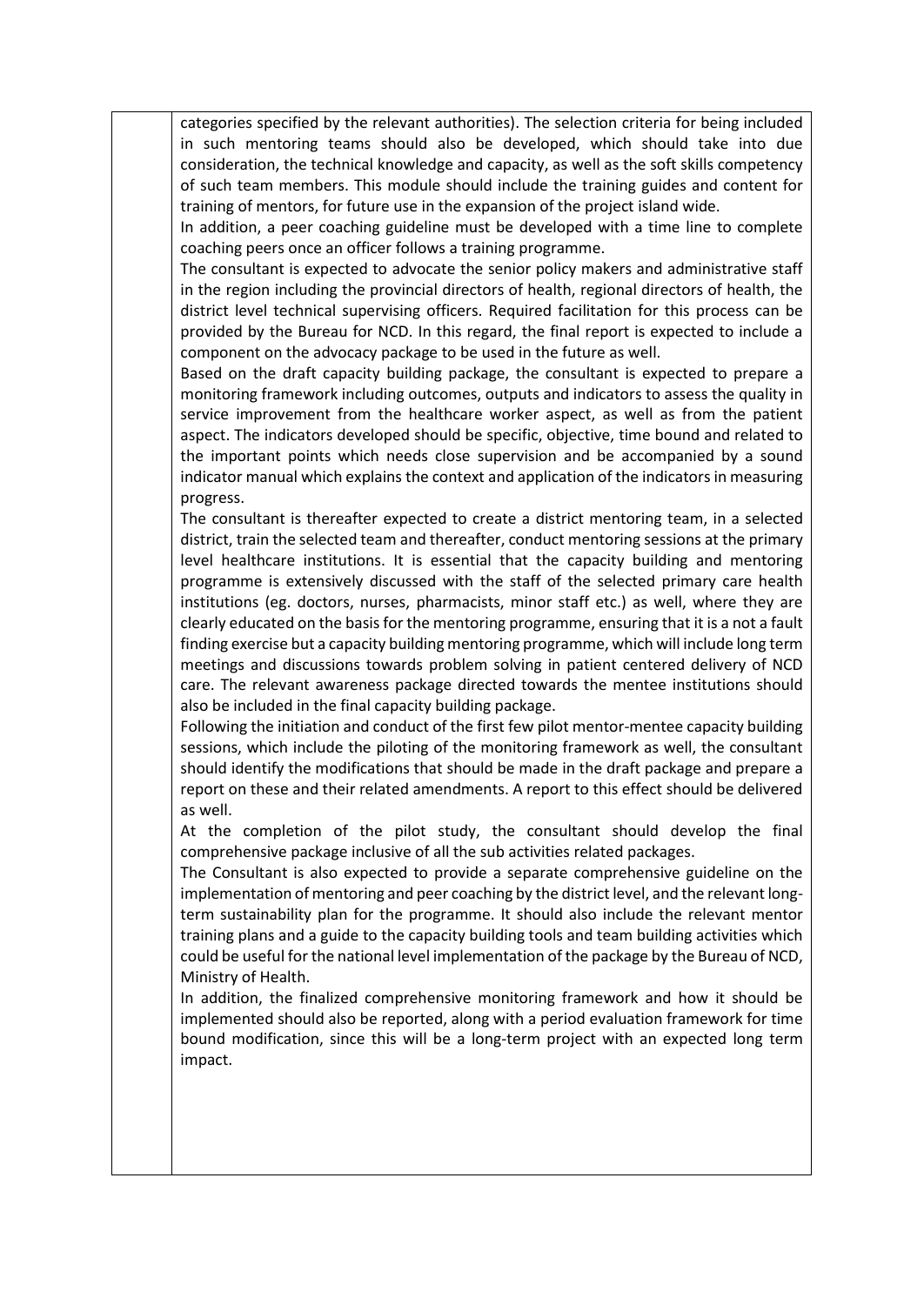| E. | <b>Deliverables</b>                                                                                                                                                                                                                                                                                                                                                                                                                                                                                                                                                                                                                                                                                                                                                                                                                                                                                                                                                                                                                                                                                                                                                                                                                                                                                                                                                                                                                                                                                                  |
|----|----------------------------------------------------------------------------------------------------------------------------------------------------------------------------------------------------------------------------------------------------------------------------------------------------------------------------------------------------------------------------------------------------------------------------------------------------------------------------------------------------------------------------------------------------------------------------------------------------------------------------------------------------------------------------------------------------------------------------------------------------------------------------------------------------------------------------------------------------------------------------------------------------------------------------------------------------------------------------------------------------------------------------------------------------------------------------------------------------------------------------------------------------------------------------------------------------------------------------------------------------------------------------------------------------------------------------------------------------------------------------------------------------------------------------------------------------------------------------------------------------------------------|
|    | 1. Short report identifying practice gaps and barriers in team-based care, clinical<br>mentoring culture, and supportive supervision in NCD services<br>2. A mentoring and coaching guideline for primary care staff.<br>3. Training package and tools for clinical mentoring and supportive supervision<br>4. Conduct the training and implement the tools                                                                                                                                                                                                                                                                                                                                                                                                                                                                                                                                                                                                                                                                                                                                                                                                                                                                                                                                                                                                                                                                                                                                                          |
|    |                                                                                                                                                                                                                                                                                                                                                                                                                                                                                                                                                                                                                                                                                                                                                                                                                                                                                                                                                                                                                                                                                                                                                                                                                                                                                                                                                                                                                                                                                                                      |
| F. | <b>Specific Qualifications and Requirements</b>                                                                                                                                                                                                                                                                                                                                                                                                                                                                                                                                                                                                                                                                                                                                                                                                                                                                                                                                                                                                                                                                                                                                                                                                                                                                                                                                                                                                                                                                      |
|    | VI. Post Graduate degree in Management, Public Health, Sociology or relevant field<br>of study, experience in providing consultation services at national or<br>international level, for capacity building projects<br>VII. Past experience in working with the health sector (government or private) will be<br>an added qualification in the field of healthcare service delivery<br>VIII. At least 5 years of experience in provision of capacity building programmes<br>especially in relation to the development of soft skills and communication<br>IX. Excellent communication skills in English and Sinhala.<br>X. Ability to work independently, whilst engaging with relevant governmental and<br>non-governmental stakeholders                                                                                                                                                                                                                                                                                                                                                                                                                                                                                                                                                                                                                                                                                                                                                                            |
|    | <b>G.</b> Planned Timeline                                                                                                                                                                                                                                                                                                                                                                                                                                                                                                                                                                                                                                                                                                                                                                                                                                                                                                                                                                                                                                                                                                                                                                                                                                                                                                                                                                                                                                                                                           |
|    | Start date: To commence work as soon as possible. (To be decided)                                                                                                                                                                                                                                                                                                                                                                                                                                                                                                                                                                                                                                                                                                                                                                                                                                                                                                                                                                                                                                                                                                                                                                                                                                                                                                                                                                                                                                                    |
|    | The duration of consultancy is 120 days from the date of commencing the consultancy<br>The following timelines are recommended to enable timely completion of the required<br>activities.<br>The consultant shall work independently. But at all occasion he/she must get<br>advise from DDG/NCD and or D/NCD.<br>Completion of the current service delivery gap analysis and deliver final report -<br>first 15 days<br>Complete development and delivery of the draft mentoring and peer coaching<br>$\bullet$<br>guidelines first 40 days.<br>Capacity building programme and the draft guideline for selection and training of<br>$\bullet$<br>mentors and per coaching obtain comments - next 30 days<br>Complete the development and delivery of the draft monitoring and evaluation<br>$\bullet$<br>framework for sustainability of the programme and obtain comments - with the<br>capacity building programme<br>Complete the conduct of a pilot programme including selection and training of<br>$\bullet$<br>mentors in a selected area and thereafter, conducting a mentoring programme in<br>the selected primary healthcare institutions, and implementing the draft<br>monitoring framework and evaluating - next 30 days<br>Delivery of the first draft of the final reports and obtain comments - next 5 days<br>٠<br>Delivery of second draft with corrections/amendments and obtain comments -<br>$\bullet$<br>next 5 days<br>Completion and delivery of the final reports - 120 day<br>$\bullet$ |